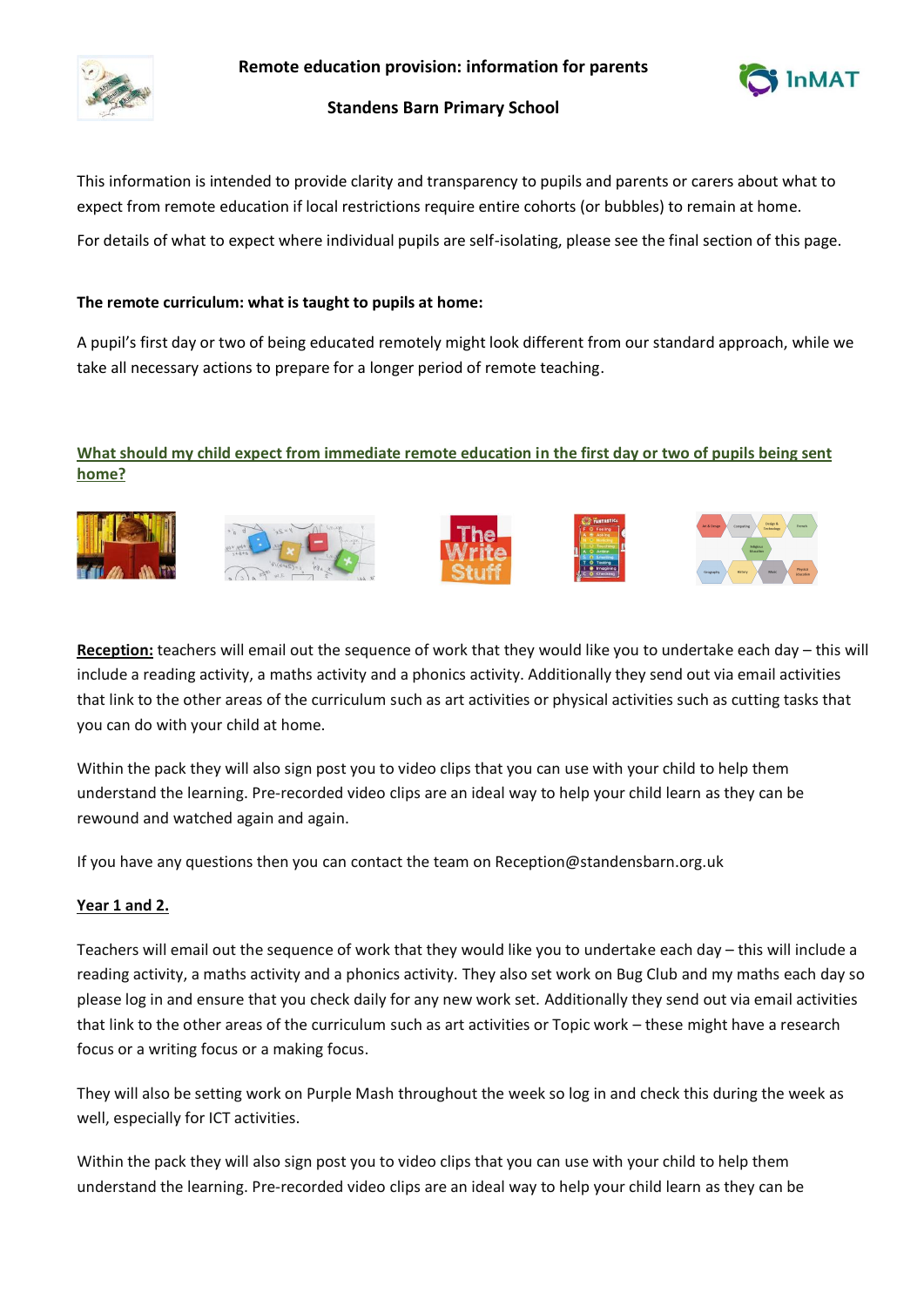rewound and watched again and again. This might link to OAK academy or You Tube or our own website when staff have made their own video to support the learning.

# **Year 3 to 6**

All work will be sent out through Google classroom. Your child already has an account and has been using this in school.

Through this we will send out the daily learning for reading writing and maths. Alongside this we will be setting My Maths tasks.

From within this they will also sign post you to video clips that you can use with your child to help them understand the learning. Pre-recorded video clips are an ideal way to help your child learn as they can be rewound and watched again and again. This might link to OAK academy or You Tube or our own website when staff have made their own video to support the learning.

You will have also emailed by the year group teachers with specific advice and support for your child.

# **Following the first few days of remote education, will my child be taught broadly the same curriculum as they would if they were in school?**

- We will broadly teach the same curriculum remotely as we do in school. Understandably there will be some lessons that cannot be delivered in the same way as they could be in the classroom. However, the content of the lesson will be the same. The primary focus will be on Reading writing, and Maths lessons.
- We will also provide lessons and ideas for the other subjects but recognize that these might be harder to deliver at home – for instance, team sports, unless you can organize a family match of some kind! We will however let you know of things that you can do around this.

## **Remote teaching and study time each day**

## **How long can I expect work set by the school to take my child each day?**

| Primary school-aged pupils | Every child will receive at least 3 hours a day of remote learning - (as expected<br>by the DfE).     |
|----------------------------|-------------------------------------------------------------------------------------------------------|
|                            | This will consist of:                                                                                 |
| $y = 2y$                   | English $-1.5$ hours a day (made up of reading activity, writing activity and<br>spelling or phonics) |
|                            | Maths - 1 hour a day                                                                                  |
|                            | Other subjects $-1$ hour a day -this also overlap with writing activities as well.                    |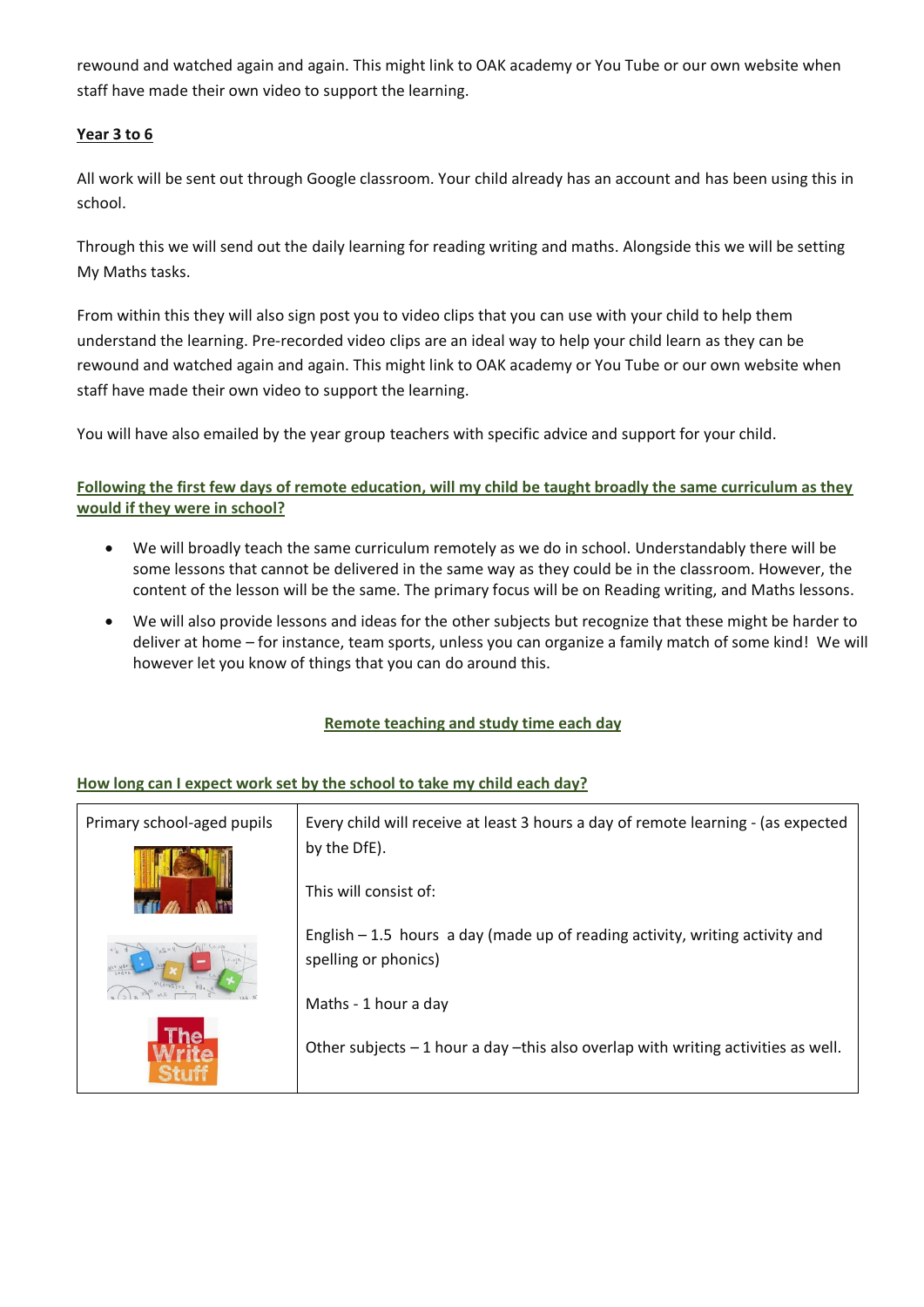### **Accessing remote education**

### **How will my child access any online remote education you are providing?**

Please see the specific advice that has been sent to you via the year group teachers.

In **Reception** the teachers will email out the work each day with links to on line videos as necessary. Tapestry will be used to capture the learning that you children undertake. Some of this will be provided through Bug Club.

In **Year 1 and 2** the teachers will email work out each and some of this will link to:

My Maths Bug Club Purple Mash







#### **Year 3 to 6**

Remote learning will be delivered via Google Classroom and will also reference My Maths –and Spelling Shed, Purple Mash and Read Theory (Y5/6).



# **If my child does not have digital or online access at home, how will you support them to access remote education?**

**We recognize that some pupils may not have suitable online access at home. We take the following approaches to support those pupils to access remote education if you do not have any on line access:**

- We will telephone you to offer support and plan a way forward with you.
- If it deemed that you qualify through the Department of Education scheme for an ICT device then we will allocate these once we receive them.(We currently do not have an allocation in school).
- If you are running out of data then please contact your provider as many of them are offering free extended data packages.
- We have a limited number of free Sims that we can let you have from Vodaphone that will give you 90days of free data. Please contact us if you would like one.
- You can contact your child's teachers via the email addresses for each year group or phone the school on 01604 413151 between 9am and 3pm.

#### **How will my child be taught remotely?**

#### **We use a combination of the following approaches to teach pupils remotely:**

- We will use recorded teaching (e.g. Oak National Academy lessons, video/audio recordings made by teachers and other clips as necessary and these will be included in the email. This is preferably at the moment to live lessons which not all children will be able to access, can be fraught with the technological issues and safeguarding concerns. Also YouTube with pre-recorded lessons the children can go back and watch it over and over again, if they get stuck. (We are keeping live lessons under review at the moment).
- Use printed paper packs produced by teachers ( worksheets)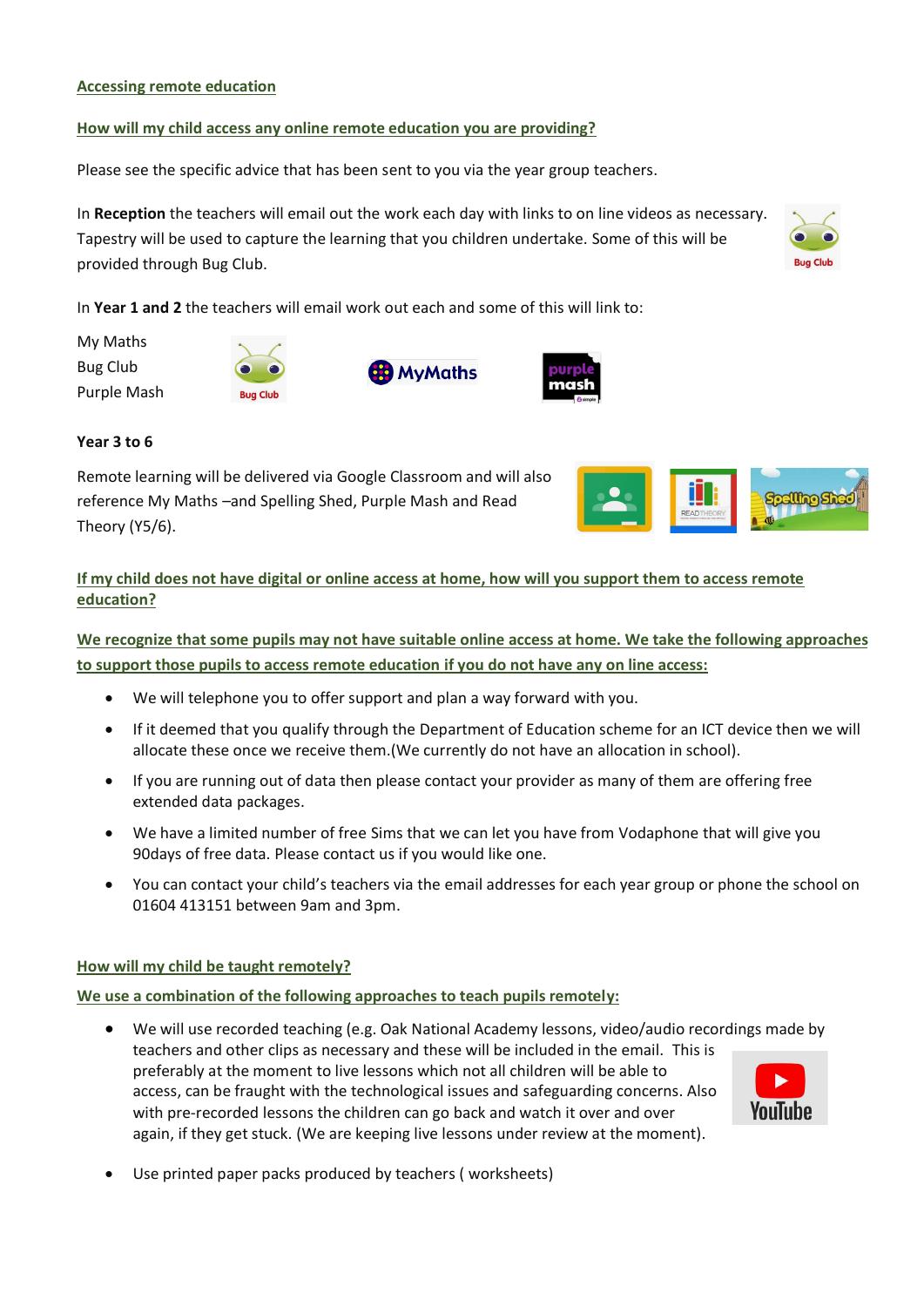- reading books pupils have at home
- commercially available websites supporting the teaching of specific subjects or areas, including video clips or sequences – including, Bug Club, My Maths, Purple Mash, Spelling Shed and Read Theory
- some project work and/or internet research activities as linked to a specific topic.

### **Engagement and feedback**

### **Our expectations for your child's engagement and the support that we as parents and carers should provide at home?**

We know that home schooling is immensely challenging and each home will have a different set of barriers to overcome and manage.

We will be asking you to *do your BEST*. Where you can please try and complete the key learning of reading writing and maths – about 3 hours a day. But do as much as you can each day in way that works for you, as we know that many of you will be working from home, trying to still work away from home and sharing technology with the children.

Try and establish some kind of routine as this will really help and structure it around how your day is going to work. But do not put yourself under pressure to be perfect and to think that everyone is doing it better then you – they are probably not! So be kind to yourself and also enjoy the time that you have with your children to engage

TeacherToolkit.co.uk @TeacherToolkit · 6 Jan #HomeSchooling tips for parents

- 1. Set **Example 1.** Set **Example** 2. Have structure/timings 3. 20-minute chunks 4. Stop if it's hard, do it later 5. Read U together every day 6. Do the maths too!  $\frac{12}{34}$ 7. Go volutside, play if needed
- 8. Monitor screen time [
- 9. Plan breaks/food.

in other activities too – may be a bit of baking here and there  $-$  a bike ride together  $-$  or time to get the lego out.

Home schooling is very intense so please make sure that you give yourself and the children little breaks – it can be much better to work in 20 minute bursts than try and work for 1 solid hour – even in school the children get a bit of down and release time to refresh their brains.

We will monitor how much you are able to achieve with your child and will make contact with you if it appears that you are finding it difficult to get your child to engage with the learning.

# **How will you check whether my child is engaging with their work and how will I be informed if there are concerns?**

We will monitor how much you are able to achieve with your child over a 3 day period and will make contact with you if it appears that you are finding it difficult to get your child to engage with the learning either by email or telephone call.

#### **How will you assess my child's work and progress?**

We will be assessing the work that you send back into us 3 times a week and providing feedback on that and looking at what your children have done and then using this information to plan for the lesson the next day.

Feedback will be through the email system or via Google Classroom.